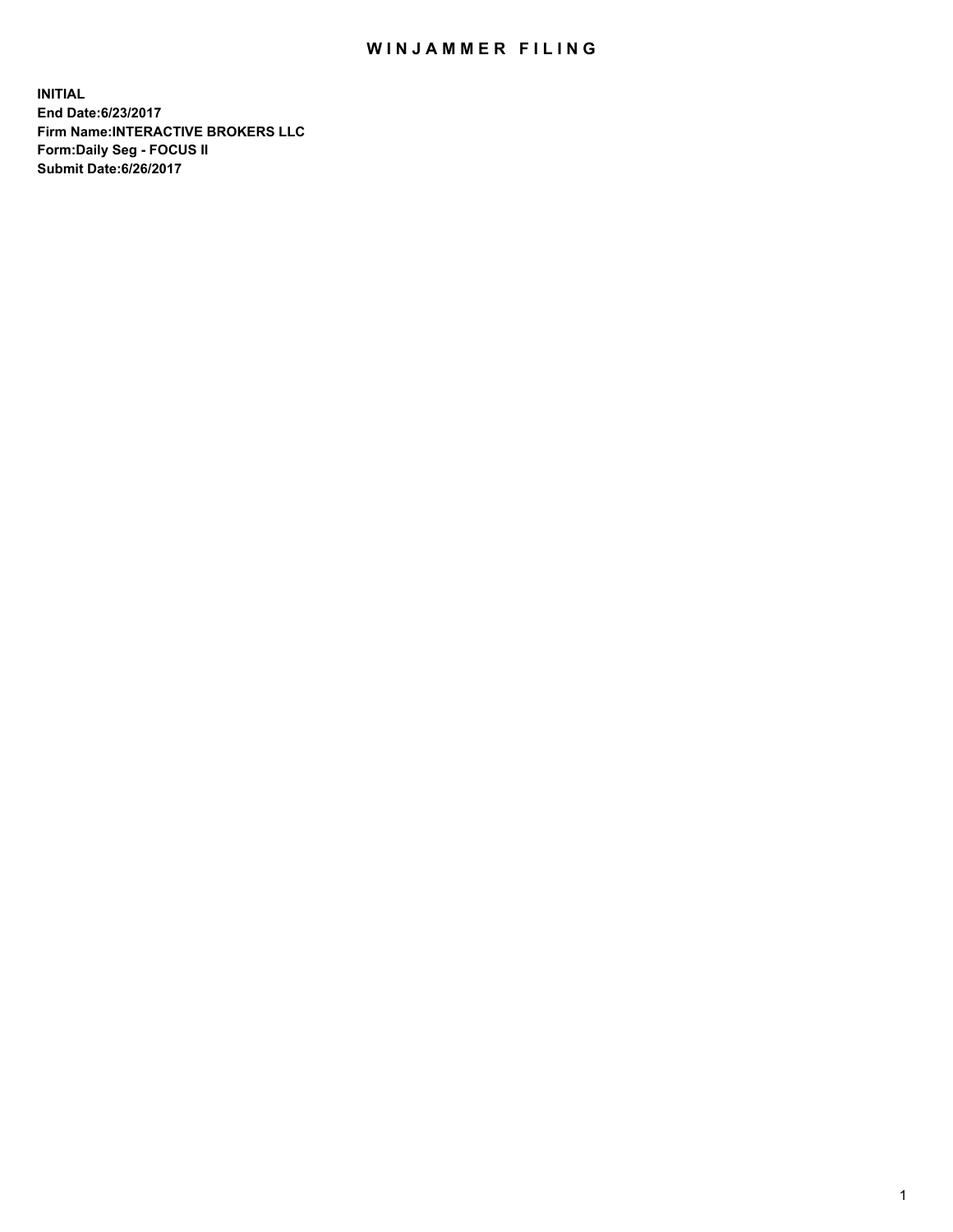## **INITIAL End Date:6/23/2017 Firm Name:INTERACTIVE BROKERS LLC Form:Daily Seg - FOCUS II Submit Date:6/26/2017 Daily Segregation - Cover Page**

| Name of Company<br><b>Contact Name</b><br><b>Contact Phone Number</b><br><b>Contact Email Address</b>                                                                                                                                                                                                                          | <b>INTERACTIVE BROKERS LLC</b><br>James Menicucci<br>203-618-8085<br>jmenicucci@interactivebrokers.c<br>om |
|--------------------------------------------------------------------------------------------------------------------------------------------------------------------------------------------------------------------------------------------------------------------------------------------------------------------------------|------------------------------------------------------------------------------------------------------------|
| FCM's Customer Segregated Funds Residual Interest Target (choose one):<br>a. Minimum dollar amount: ; or<br>b. Minimum percentage of customer segregated funds required:%; or<br>c. Dollar amount range between: and; or<br>d. Percentage range of customer segregated funds required between:% and%.                          | $\overline{\mathbf{0}}$<br>0<br>155,000,000 245,000,000<br>0 <sub>0</sub>                                  |
| FCM's Customer Secured Amount Funds Residual Interest Target (choose one):<br>a. Minimum dollar amount: ; or<br>b. Minimum percentage of customer secured funds required:%; or<br>c. Dollar amount range between: and; or<br>d. Percentage range of customer secured funds required between:% and%.                            | $\overline{\mathbf{0}}$<br>$\overline{\mathbf{0}}$<br>80,000,000 120,000,000<br>00                         |
| FCM's Cleared Swaps Customer Collateral Residual Interest Target (choose one):<br>a. Minimum dollar amount: ; or<br>b. Minimum percentage of cleared swaps customer collateral required:% ; or<br>c. Dollar amount range between: and; or<br>d. Percentage range of cleared swaps customer collateral required between:% and%. | $\overline{\mathbf{0}}$<br>$\overline{\mathbf{0}}$<br>0 <sub>0</sub><br><u>00</u>                          |

Attach supporting documents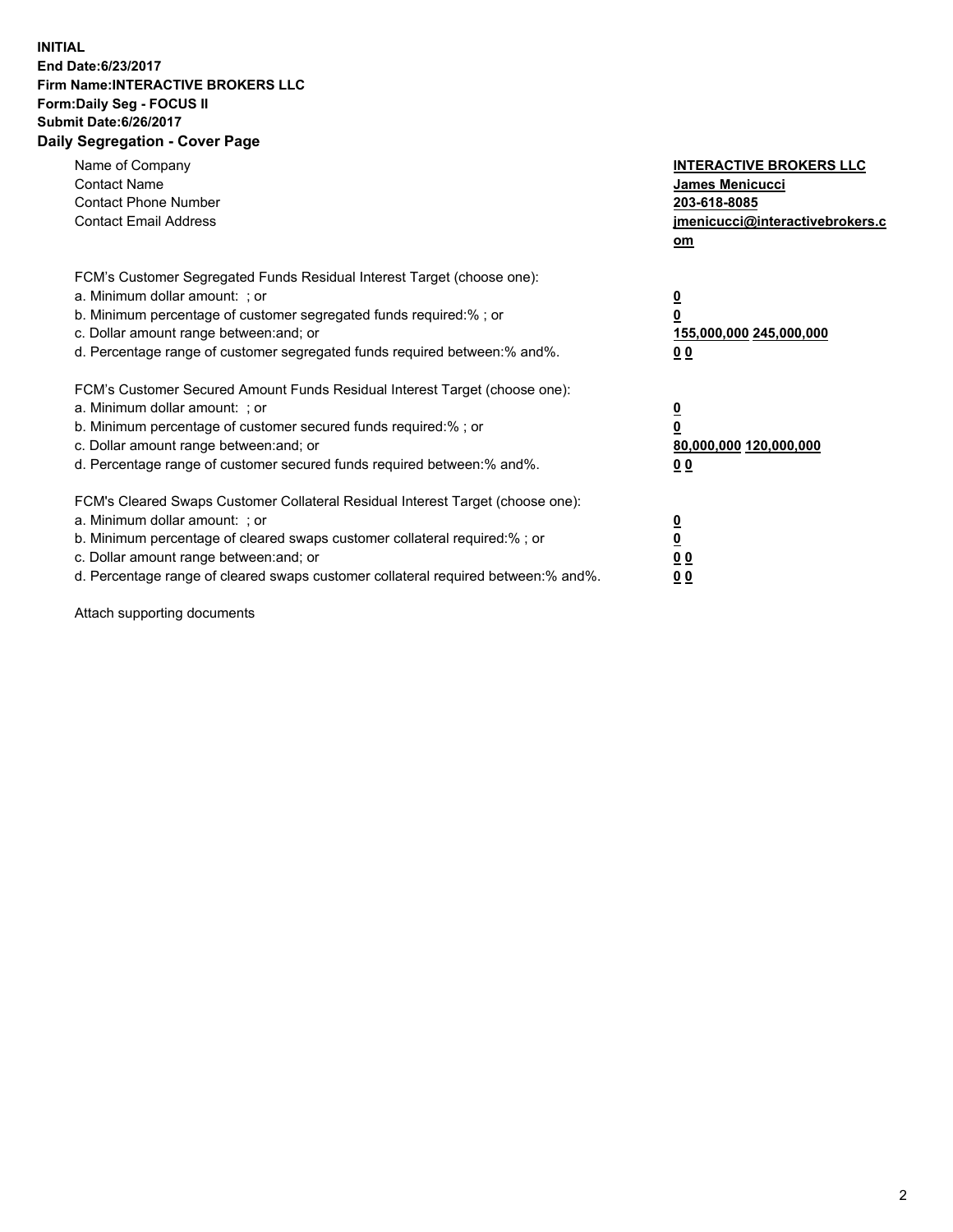## **INITIAL End Date:6/23/2017 Firm Name:INTERACTIVE BROKERS LLC Form:Daily Seg - FOCUS II Submit Date:6/26/2017**

|     | Supmit Date:6/26/2017<br><b>Daily Segregation - Secured Amounts</b>                         |                                                      |
|-----|---------------------------------------------------------------------------------------------|------------------------------------------------------|
|     |                                                                                             |                                                      |
|     | Foreign Futures and Foreign Options Secured Amounts                                         |                                                      |
|     | Amount required to be set aside pursuant to law, rule or regulation of a foreign            | $0$ [7305]                                           |
|     | government or a rule of a self-regulatory organization authorized thereunder                |                                                      |
| 1.  | Net ledger balance - Foreign Futures and Foreign Option Trading - All Customers<br>A. Cash  | 349,913,012 [7315]                                   |
|     | B. Securities (at market)                                                                   | $0$ [7317]                                           |
| 2.  | Net unrealized profit (loss) in open futures contracts traded on a foreign board of trade   | -6,597,093 [7325]                                    |
| 3.  | Exchange traded options                                                                     |                                                      |
|     | a. Market value of open option contracts purchased on a foreign board of trade              | 40,423 [7335]                                        |
|     | b. Market value of open contracts granted (sold) on a foreign board of trade                | -18,632 [7337]                                       |
| 4.  | Net equity (deficit) (add lines 1.2. and 3.)                                                | 343,337,710 [7345]                                   |
| 5.  | Account liquidating to a deficit and account with a debit balances - gross amount           | 3,314 [7351]                                         |
|     | Less: amount offset by customer owned securities                                            | 0 [7352] 3,314 [7354]                                |
| 6.  | Amount required to be set aside as the secured amount - Net Liquidating Equity              | 343,341,024 [7355]                                   |
|     | Method (add lines 4 and 5)                                                                  |                                                      |
| 7.  | Greater of amount required to be set aside pursuant to foreign jurisdiction (above) or line | 343,341,024 [7360]                                   |
|     | 6.                                                                                          |                                                      |
|     | FUNDS DEPOSITED IN SEPARATE REGULATION 30.7 ACCOUNTS                                        |                                                      |
| 1.  | Cash in banks                                                                               |                                                      |
|     | A. Banks located in the United States                                                       | 49,457,787 [7500]                                    |
|     | B. Other banks qualified under Regulation 30.7                                              | 0 [7520] 49,457,787 [7530]                           |
| 2.  | Securities                                                                                  |                                                      |
|     | A. In safekeeping with banks located in the United States                                   | 343,639,030 [7540]                                   |
|     | B. In safekeeping with other banks qualified under Regulation 30.7                          | 0 [7560] 343,639,030 [7570]                          |
| 3.  | Equities with registered futures commission merchants                                       |                                                      |
|     | A. Cash                                                                                     | $0$ [7580]                                           |
|     | <b>B.</b> Securities                                                                        | $0$ [7590]                                           |
|     | C. Unrealized gain (loss) on open futures contracts                                         | $0$ [7600]                                           |
|     | D. Value of long option contracts                                                           | $0$ [7610]                                           |
|     | E. Value of short option contracts                                                          | 0 [7615] 0 [7620]                                    |
| 4.  | Amounts held by clearing organizations of foreign boards of trade                           |                                                      |
|     | A. Cash                                                                                     | $0$ [7640]                                           |
|     | <b>B.</b> Securities                                                                        | $0$ [7650]                                           |
|     | C. Amount due to (from) clearing organization - daily variation                             | $0$ [7660]                                           |
|     | D. Value of long option contracts                                                           | $0$ [7670]                                           |
|     | E. Value of short option contracts                                                          | 0 [7675] 0 [7680]                                    |
| 5.  | Amounts held by members of foreign boards of trade                                          |                                                      |
|     | A. Cash                                                                                     | 80,248,515 [7700]                                    |
|     | <b>B.</b> Securities                                                                        | $0$ [7710]                                           |
|     | C. Unrealized gain (loss) on open futures contracts                                         | -1,730,289 [7720]                                    |
|     | D. Value of long option contracts                                                           | 40,423 [7730]                                        |
|     | E. Value of short option contracts                                                          | <mark>-18,632</mark> [7735] <b>78,540,017</b> [7740] |
| 6.  | Amounts with other depositories designated by a foreign board of trade                      | $0$ [7760]                                           |
| 7.  | Segregated funds on hand                                                                    | $0$ [7765]                                           |
| 8.  | Total funds in separate section 30.7 accounts                                               | 471,636,834 [7770]                                   |
| 9.  | Excess (deficiency) Set Aside for Secured Amount (subtract line 7 Secured Statement         | 128,295,810 [7380]                                   |
|     | Page 1 from Line 8)                                                                         |                                                      |
| 10. | Management Target Amount for Excess funds in separate section 30.7 accounts                 | 80,000,000 [7780]                                    |
| 11. | Excess (deficiency) funds in separate 30.7 accounts over (under) Management Target          | 48,295,810 [7785]                                    |
|     |                                                                                             |                                                      |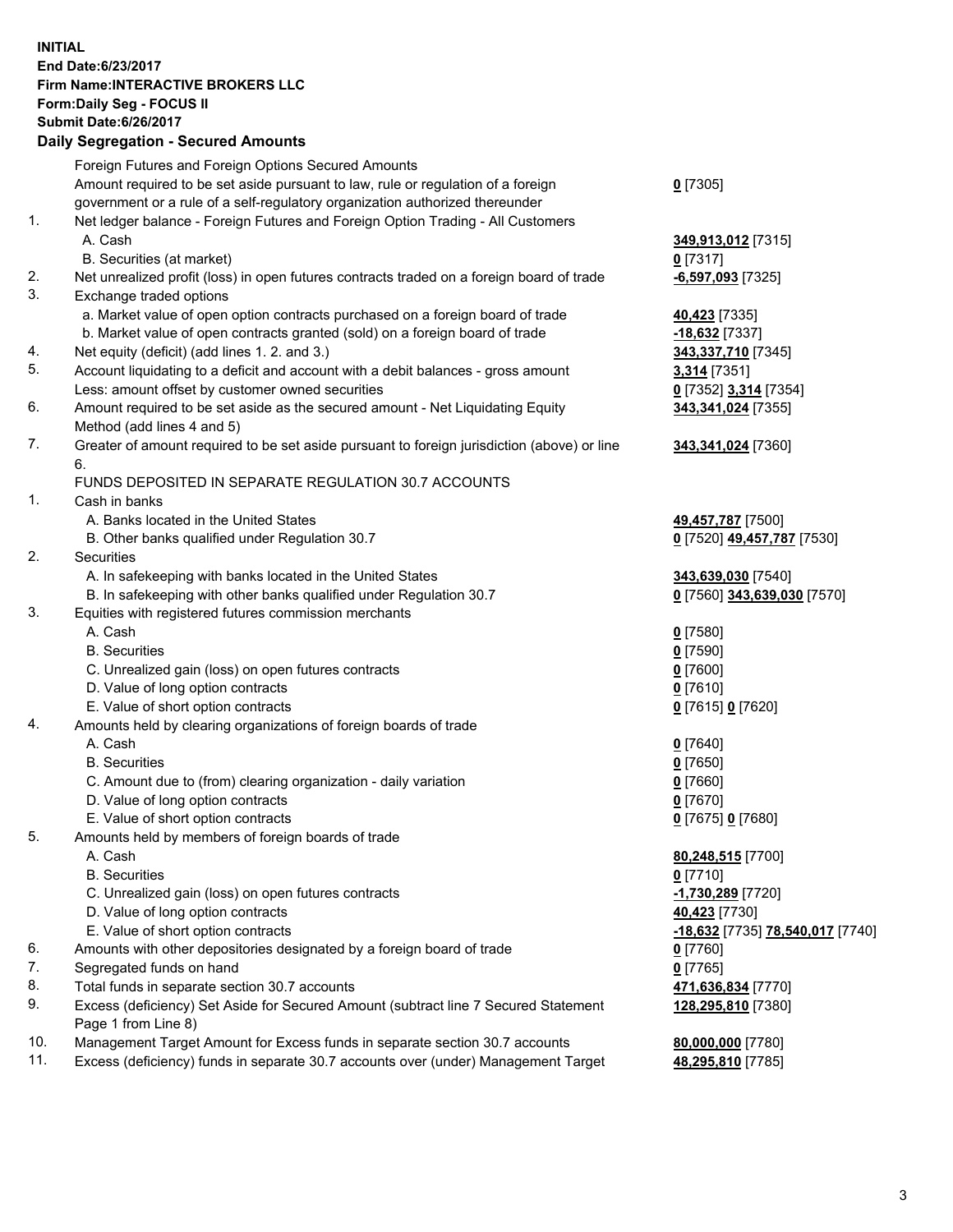**INITIAL End Date:6/23/2017 Firm Name:INTERACTIVE BROKERS LLC Form:Daily Seg - FOCUS II Submit Date:6/26/2017 Daily Segregation - Segregation Statement** SEGREGATION REQUIREMENTS(Section 4d(2) of the CEAct) 1. Net ledger balance A. Cash **4,139,661,385** [7010] B. Securities (at market) **0** [7020] 2. Net unrealized profit (loss) in open futures contracts traded on a contract market **-37,547,054** [7030] 3. Exchange traded options A. Add market value of open option contracts purchased on a contract market **224,725,809** [7032] B. Deduct market value of open option contracts granted (sold) on a contract market **-323,861,570** [7033] 4. Net equity (deficit) (add lines 1, 2 and 3) **4,002,978,570** [7040] 5. Accounts liquidating to a deficit and accounts with debit balances - gross amount **209,701** [7045] Less: amount offset by customer securities **0** [7047] **209,701** [7050] 6. Amount required to be segregated (add lines 4 and 5) **4,003,188,271** [7060] FUNDS IN SEGREGATED ACCOUNTS 7. Deposited in segregated funds bank accounts A. Cash **615,383,325** [7070] B. Securities representing investments of customers' funds (at market) **2,371,807,150** [7080] C. Securities held for particular customers or option customers in lieu of cash (at market) **0** [7090] 8. Margins on deposit with derivatives clearing organizations of contract markets A. Cash **25,490,137** [7100] B. Securities representing investments of customers' funds (at market) **1,286,207,522** [7110] C. Securities held for particular customers or option customers in lieu of cash (at market) **0** [7120] 9. Net settlement from (to) derivatives clearing organizations of contract markets **681,591** [7130] 10. Exchange traded options A. Value of open long option contracts **224,725,058** [7132] B. Value of open short option contracts **-323,854,744** [7133] 11. Net equities with other FCMs A. Net liquidating equity **0** [7140] B. Securities representing investments of customers' funds (at market) **0** [7160] C. Securities held for particular customers or option customers in lieu of cash (at market) **0** [7170] 12. Segregated funds on hand **0** [7150] 13. Total amount in segregation (add lines 7 through 12) **4,200,440,039** [7180] 14. Excess (deficiency) funds in segregation (subtract line 6 from line 13) **197,251,768** [7190] 15. Management Target Amount for Excess funds in segregation **155,000,000** [7194] **42,251,768** [7198]

16. Excess (deficiency) funds in segregation over (under) Management Target Amount Excess